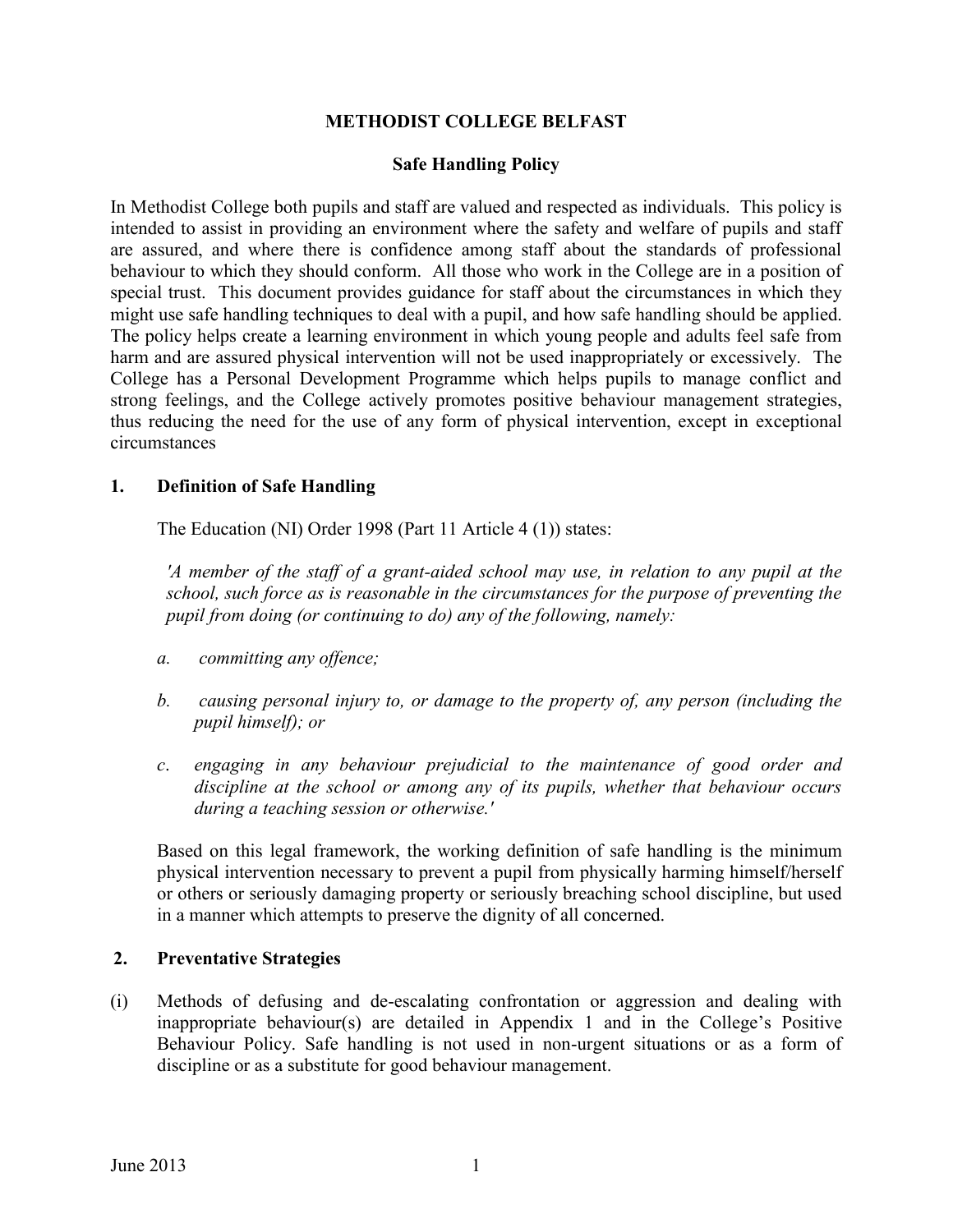(ii) Risk Assessment is one of the preventative strategies used to minimise the risk of an incident escalating unnecessarily and it is carried out where a pupil is known to exhibit disturbing or distressing behaviour. Risk Assessment is considered only for those pupils where there is a foreseeable risk and it enables the school to plan risk management and train accordingly. The risk management plan then informs the pupil's Individual Education Plan (IEP) which is disseminated to appropriate staff. The Risk Assessment is reviewed after a major incident and at least termly.

### **3. When to use Safe Handling**

- (i) The Board of Governors, in the belief that the best interests of the child must be paramount, recognises that there may be occasions when physical contact with a pupil may not be avoidable and supports a member of staff who behaves in a reasonable and appropriate manner in pursuit of what could be deemed at the time to be in the best interests of the pupil.
- (ii) The decision to use safe handling depends on the circumstances of the case and staff take the following into consideration:
	- whether it is reasonable to use safe handling;
	- the degree of physical intervention that could reasonably be employed, given the age,  $\bullet$ sex, physical strength, size, understanding, medical conditions and any special educational needs of the pupil.

The use of safe handling can be regarded as reasonable only if the circumstances of the particular incident warrant it. Therefore, physical intervention is not used to prevent a pupil from committing a trivial misdemeanour, or in a situation that clearly could be resolved without physical intervention. A list of strategies for de-escalating situations is provided in Appendix 1.

The degree of physical intervention employed is in proportion to the circumstances of the incident and the seriousness of the behaviour or the consequences it is intended to prevent. Any physical intervention used is always the minimum needed to defuse the situation and every reasonable effort is made to avoid injury to the pupil and staff.

Safe handling is used only in exceptional circumstances, as a last resort, and when all other reasonable steps, where appropriate, have been taken to deal with the situation. Safe handling may, however, be used by a member of staff in self-defence or where a pupil has become an imminent danger to himself/herself, to another pupil, to another member of staff or volunteer, to a member of the public, or may cause significant damage to property (for example, when a building is likely to go on fire because of a pupil's actions).

Examples that fall into the above categories are:

- a pupil attacks a member of staff, or another pupil;
- pupils are fighting;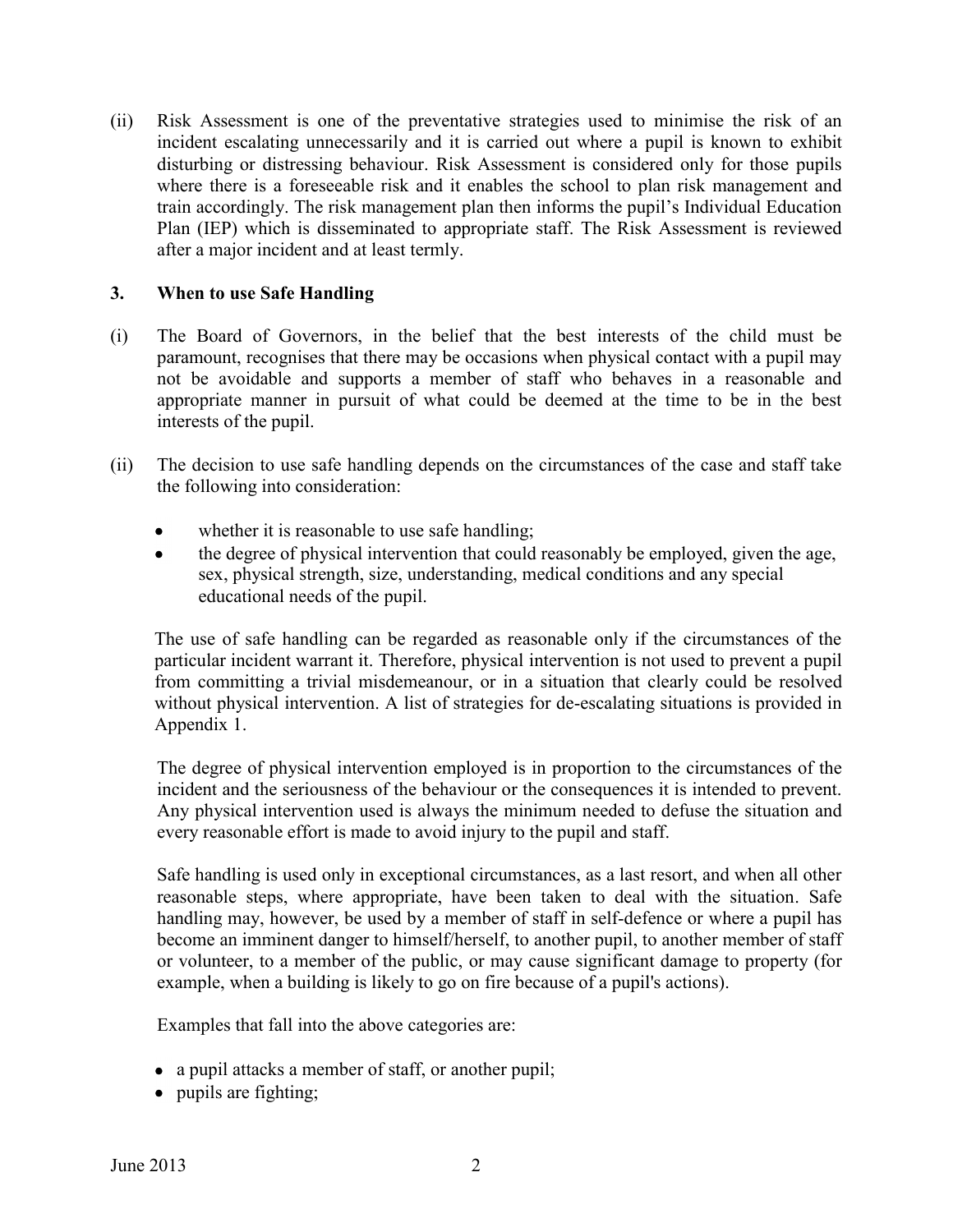- a pupil is causing, or at risk of causing, injury or damage by accident, by rough play, or by misuse of dangerous materials, substances or objects;
- a pupil absconds from a class or tries to leave school (Note: this only applies if a pupil could be at risk if not kept in the classroom or at school);
- a pupil is behaving in a way that is compromising good order and discipline;
- a pupil persistently refuses to obey an order to leave a classroom;
- a pupil appears to be unable to exercise self-control of emotions and whose behaviour is presenting a threat to himself/herself or others.
- (iii) A member of staff who judges that the use of safe handling is necessary has due regard for his or her own safety and as far as possible does not use safe handling until another responsible adult is present to support, observe and call for assistance. A member of staff does not intervene in an incident without help if there is a risk that he/she may be injured or may endanger his/her life. Staff must not put themselves in personal danger merely to safeguard property. Intervention Guidelines are provided in Appendix 2.

There may be circumstances when a member of staff may have to decide between making an intervention by placing himself/herself in a dangerous situation or standing back and thereby allowing colleagues or pupils to face a potential danger. There will always be an element of personal judgment in decisions taken in situations where there is the possibility of someone being injured. However, it is reasonable to expect a member of staff to engage in some risk where there is evidence of danger to others and intervention has a good chance of being effective.

# **4. By Whom and Where Safe Handling can be used**

The Board of Governors and Principal recognise the role every member of staff has in safeguarding pupils, so all staff are authorised to use safe handling if necessary.

Safe handling is used only when the pupil is on school premises or is off school premises but under the lawful control of the member of staff e.g. a field trip or an authorised out of school activity, such as a sporting event or educational trip.

Suitably vetted volunteers normally work only under the direction and supervision of a member of staff and do not normally assume sole responsibility for the safety and welfare of pupils. When a situation arises where the use of safe handling is needed, the volunteer should alert the member of staff in charge and defers to his/her judgement. In some circumstances, e.g. where a member of staff may not be readily available to deal with the incident and significant harm may occur if action is not taken, the Board of Governors would judge it reasonable for a volunteer to use safe handling.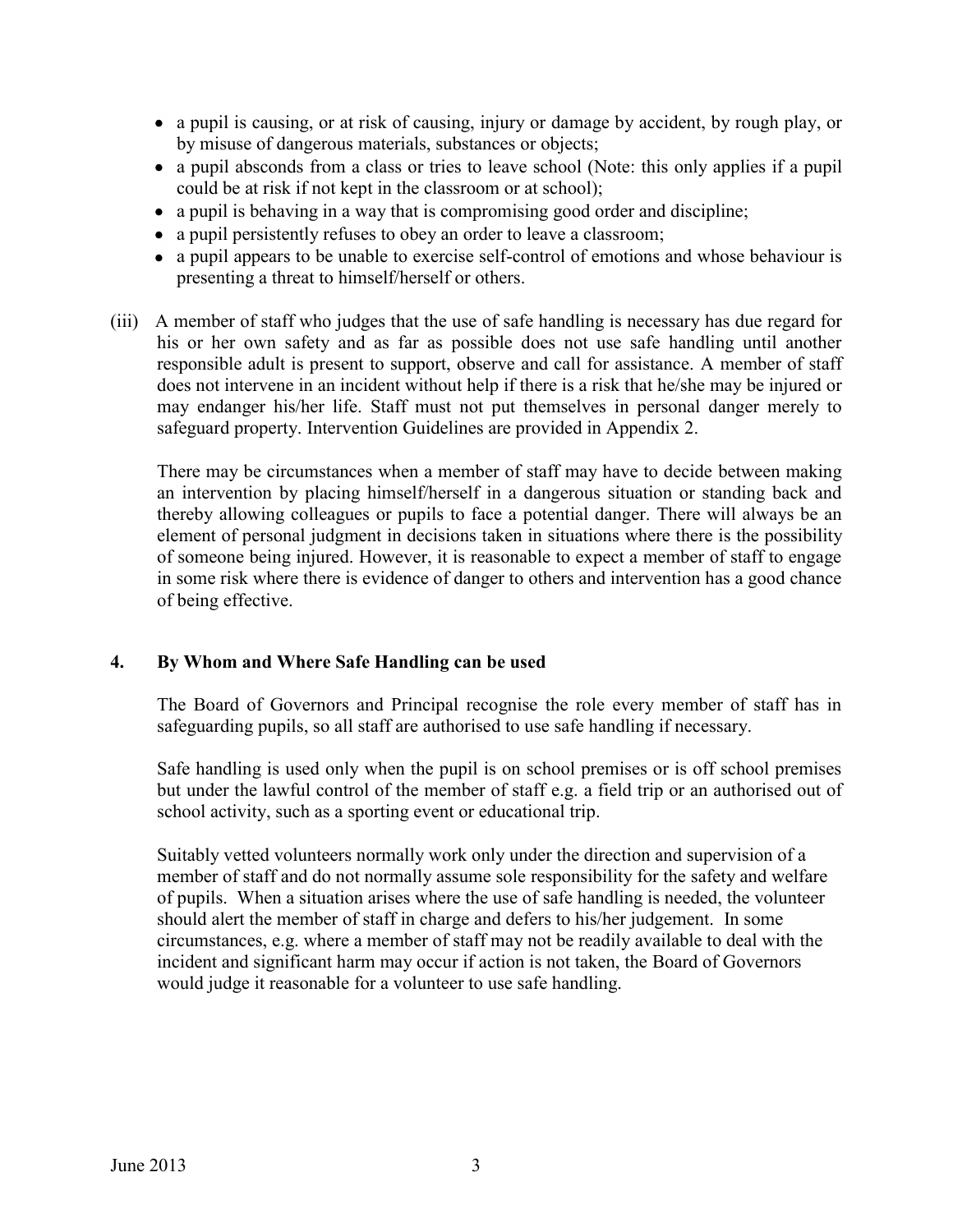### **5. Procedure for Use of Safe Handling**

The use of safe handling involves a calm and measured approach at all times, utilising measures appropriate to the particular pupil and in accordance with College policies. Staff use the minimum physical intervention necessary to achieve the desired results. If possible a clear oral warning is given to the pupil that physical intervention will be used if the inappropriate behaviour continues. The procedures outlined in Appendix 2 are helpful.

### **6. Forms of Safe Handling (Reasonable, Proportionate, Necessary)**

Physical intervention involves the minimum amount of force necessary to resolve the immediate situation and calm the pupil. The form of safe handling which staff use depends on the individual circumstances. They might include:

- separating pupils who are fighting, or who are about to fight;
- blocking a pupil's path;
- holding (keeping fingers together, not splayed);
- guiding;
- restraining;
- breakaway techniques (e.g. when a member of staff is grabbed by a pupil);
- leading a pupil by the arm;
- shepherding a pupil away by placing hands on the backs of elbows;
- using more restrictive holds (in extreme circumstances)

# **7. Limits on the Use of Physical Intervention**

The law strictly prohibits the use of physical intervention which constitutes corporal punishment. The use of physical intervention as a punishment or intentionally to cause pain, injury or humiliation contravenes our Child Protection Policy, Code of Conduct for Staff and Positive Behaviour Policy. Staff avoid physical intervention that might reasonably be expected to cause injury. The following list is not exhaustive but provides examples of what might not be appropriate:

- grabbing;
- holding around the neck;
- any hold that might restrict breathing;
- $\bullet$  kicking, slapping or punching or using any implement;
- forcing limbs against joints;
- $\bullet$  tripping;
- holding or pulling by the hair;
- holding the pupil face down on the ground.

Staff avoid touching or holding a pupil in any way that might be considered indecent.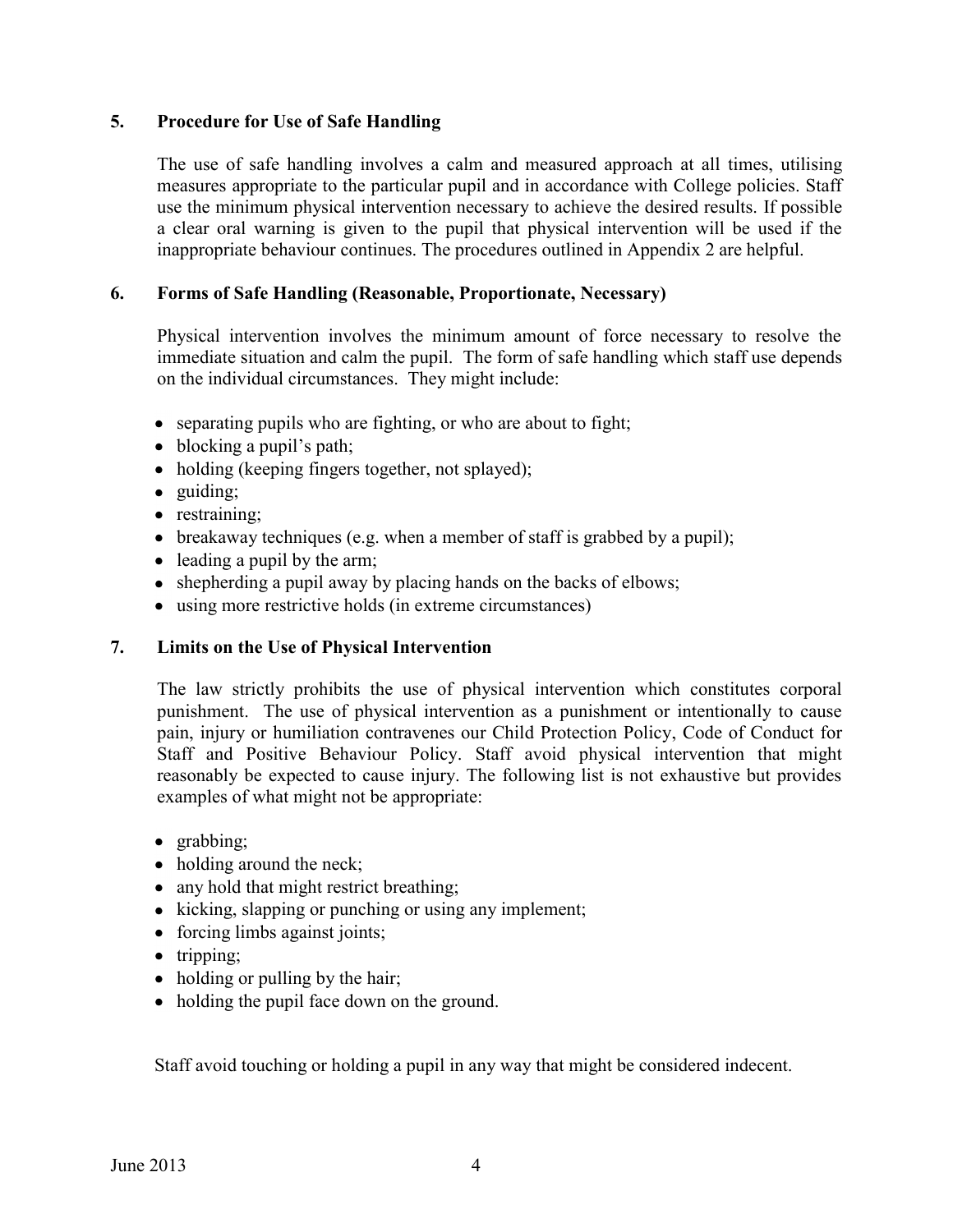# **8. Action to be taken following the use of Safe Handling**

- (i) Immediately after the use of safe handling the member(s) of staff concerned:
	- Ensures the welfare of the pupil concerned. He/she verbally checks if the pupil needs medical attention.
	- Calls for assistance if necessary.
	- Reports the incident immediately to the Principal (or the Senior Vice Principal in his absence) and follows any advice provided.
	- Makes a contemporaneous detailed written record of the incident. The report is given to the Principal and the member of staff also keeps a copy of the report. Any injuries are recorded on the College's "Accident Report Form".
- (ii) Staff complete the "Record on The Use of Safe Handling" form (Appendix 3).
- (iii) The Principal (or the Senior Vice Principal in his absence) ensures that the pupil's view is recorded, in a manner appropriate to the pupil, as soon as possible, preferably on the same day.
- (iv) Appropriate follow-up action is taken, which may include providing medical support, pastoral support, providing respite for those involved, contacting external agencies for advice/support and reporting to external authorities. Disciplinary action is taken when appropriate.

# **9. Contacting Parents/Guardians**

- (i) The Principal (or the Senior Vice Principal in his absence) ensures that the parents/guardians of the pupil are made aware of the situation as soon as possible and the incident is explained to them. The contact is recorded on the "Record of The Use of Safe Handling" form (Appendix 3)**.**
- (ii) Any complaint from a parent/guardian is dealt with under Parental Contact with the School about Concerns or Problems (Complaints Policy).

# **10. Record Keeping**

A file containing details of all such incidents is kept in the Principal's office. At least annually the Chairman of the Board of Governors and the Principal review the entries in the file. Records of incidents are kept until the date of the twenty-first birthday of the pupil or in the event of the pupils being over eighteen when they leave school the record is kept for three years after the leaving date. Confidentiality and the young person's right to privacy are assured.

# **11. Training**

The Vice Principal (Pastoral) ensures that staff are fully informed of the policy relating to the use of safe handling, procedures and practices relating to behaviour management and Child Protection Policy on an annual basis and consults with the Principal, at least annually, to review any relevant training needs. The College liaises with the BELB Behaviour Support Team for advice and practical support on behavioural issues.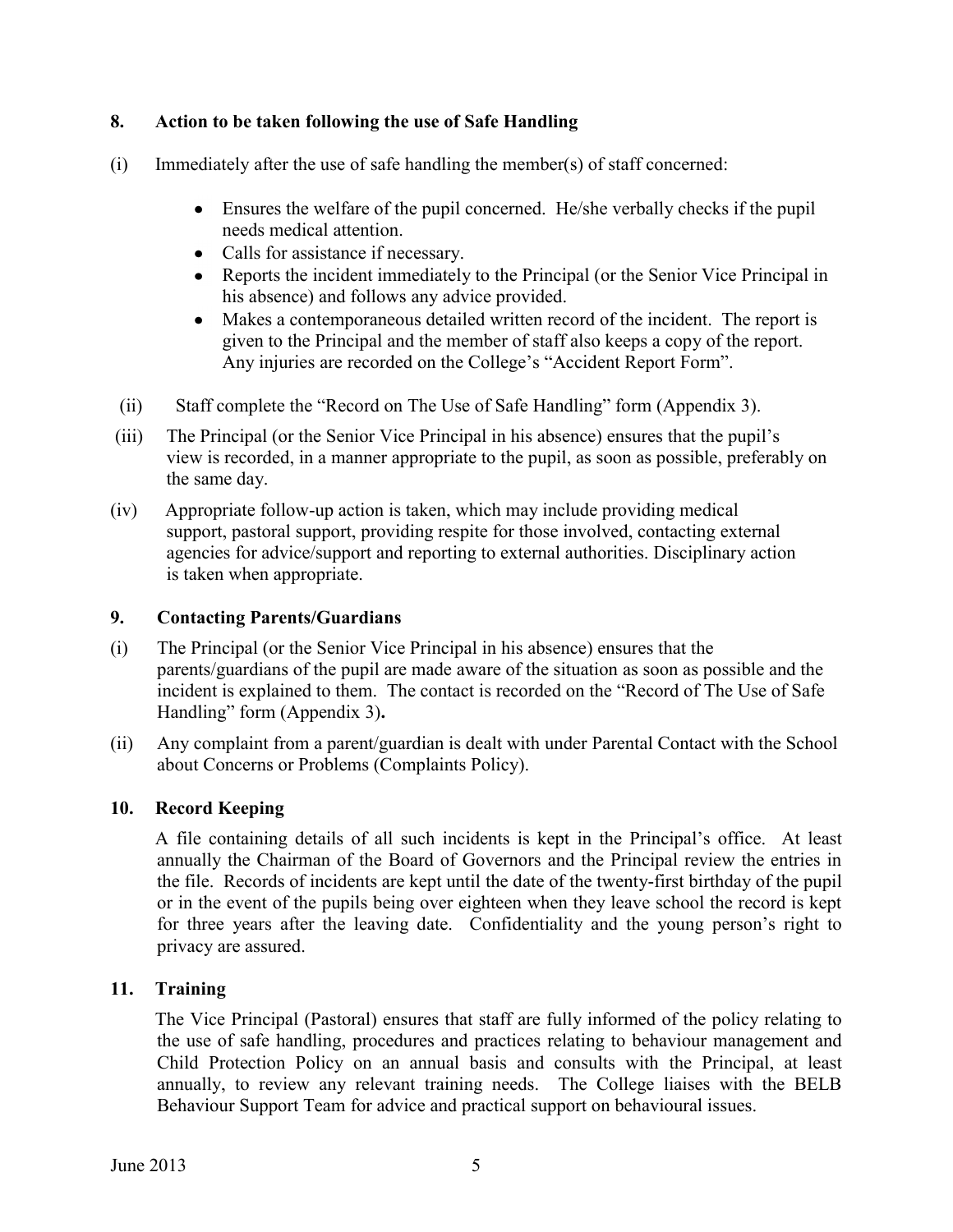## **12. Monitoring and Review of the Policy**

The Vice-Principal (Pastoral) monitors the implementation of the policy and carries out a review of it after each incident of safe handling to ensure it is fit for purpose. He/she also conducts an annual review of the policy which involves representatives from the pupils, parents and staff. The outcome of the review is discussed by the Senior Leadership Team before being presented to the Education Committee and then the Board of Governors for consideration.

| <b>Chairman of Board of Governors</b> | Date: |  |
|---------------------------------------|-------|--|
|---------------------------------------|-------|--|

*Appendix 1*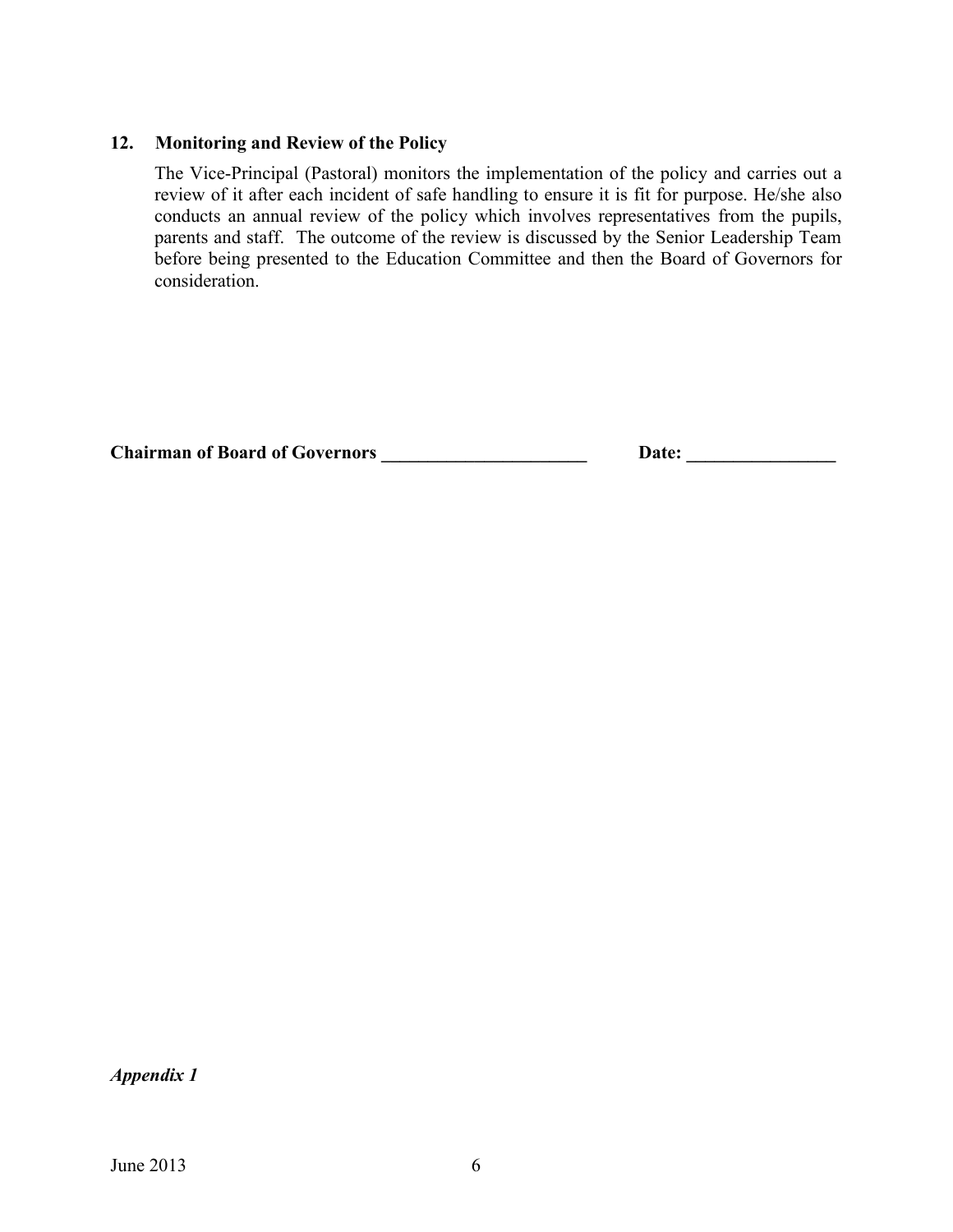### **STRATEGIES TO DE-ESCALATE SITUATIONS**

**The College actively promotes positive management strategies, thus reducing the need for the use of any form of physical intervention, except in emergency situations. All staff are aware of strategies and techniques for dealing with difficult situations and steps which they can take to defuse and de-escalate a situation. The strategies used are influenced by the age of the pupil and the context in which they are applied, and may include the following some of the following approaches.**

- 1. Move calmly and confidently.
- 2. Make simple, clear statements. Avoid unnecessary use of language.\*
- 3. Redirect and use implied compliance technique.
- 4. Use the pupil's name, but avoid too many "you" statements.
- 5. Use low, slow, steady, assertive voice. (Don't raise intonation.)
- 6. Recognise the feelings of the pupil.
- 7. Ignore secondary behaviours (e.g. tutting, swearing), which can be dealt with at another time.
- 8. Use open body language e.g. open palms, unfolded arms.
- 9. Allow the pupil personal space.
- 10. Give basic choices (e.g. "Stay here quietly" or "Move to Interview Room".)
- 11. Allow silences and pauses.
- 12. If necessary, summon help before the problem escalates.
- 13. If possible, remove any others from the immediate vicinity, apart from those who could provide assistance.
- 14. Ensure surrounding environment is safe.
- \* Don't say Calm down - Everything is going to be fine (i.e. no false promises)
	- Do say We will sit down and see if we can work out a way forward - I am here to listen
		- Talk and I will listen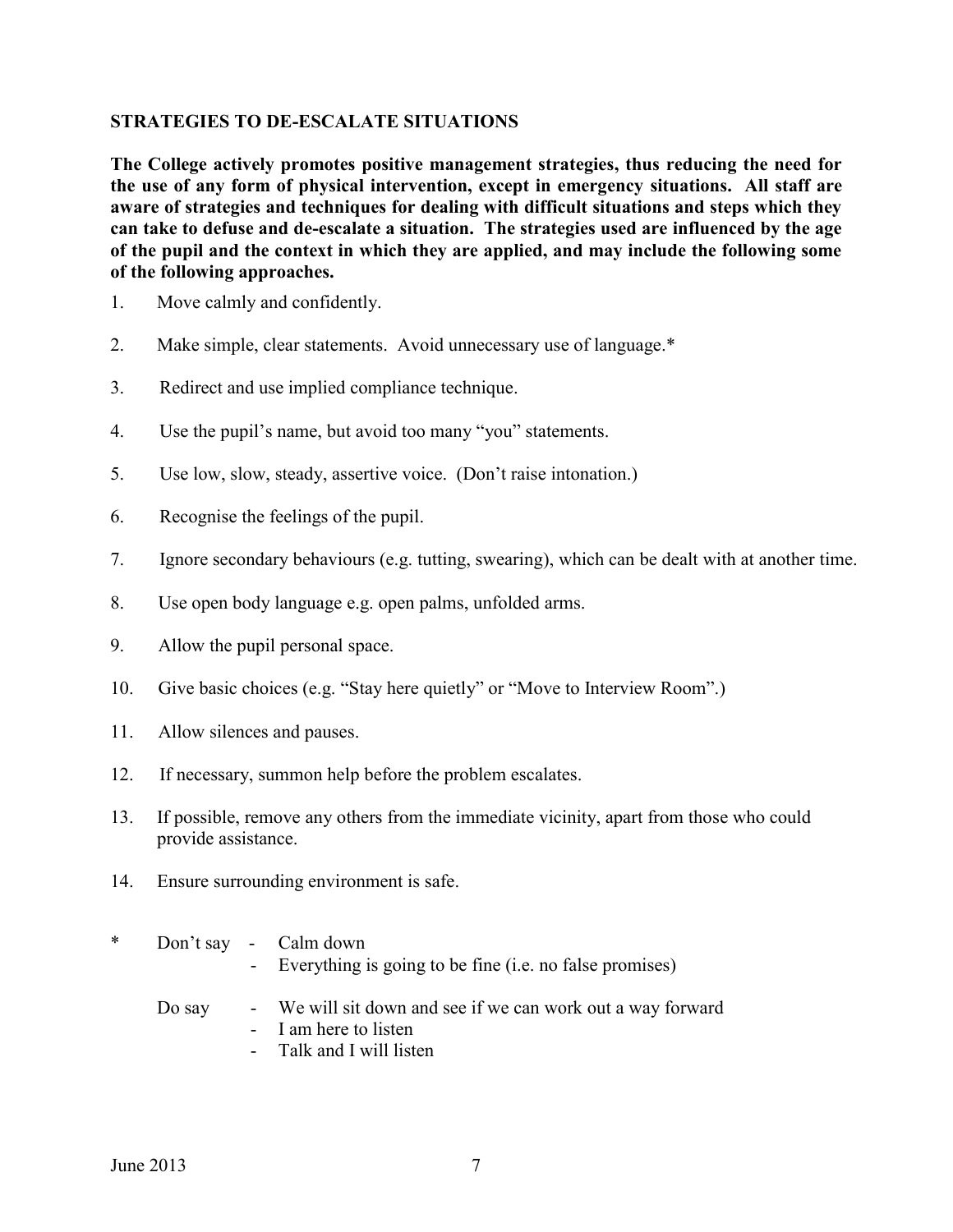#### **INTERVENTION GUIDELINES**

**A calm and measured approach to a situation is needed and staff should never give the impression that they have lost their temper or are acting out of anger or frustration when handling a problem.**

- 1. Tell the pupil to stop the inappropriate behaviour.
- 2. State clearly the desired behaviour.
- 3. Tell the pupil that physical intervention will take place if inappropriate behaviour continues (and then intervene quickly).
- 4. Repeatedly reassure the pupil and tell him/her that physical contact will stop as soon as he/she is ready to behave appropriately.
- 5. If possible, summon another adult.
- 6. Continue to communicate with the pupil throughout the incident in simple, clear statements. (Do not get involved in debates i.e. avoid unnecessary language).
- 7. Ensure the environment is safe.
- 8. Once the pupil stops the inappropriate behaviour, ensure constant supervision by two members of staff during the cooling down period.

**Except in exceptional circumstances, staff should have another member of staff present before using physical intervention. There are situations where staff should not intervene without help. Assistance should be sought when dealing, for example, with:** 

- an older pupil;
- a physically large pupil;
- more than one pupil;
- when the teacher believes that he/she may be at risk of injury.

#### **In those circumstances where the member of staff has decided that it is not appropriate to restrain the pupil without help, he/she should:**

- remove other pupils who might be at risk;
- summon assistance from colleagues;
- where necessary, contact the PSNI;
- inform the pupil that help will be arriving;
- continue to attempt to defuse the situation orally, and try to prevent the incident from escalating.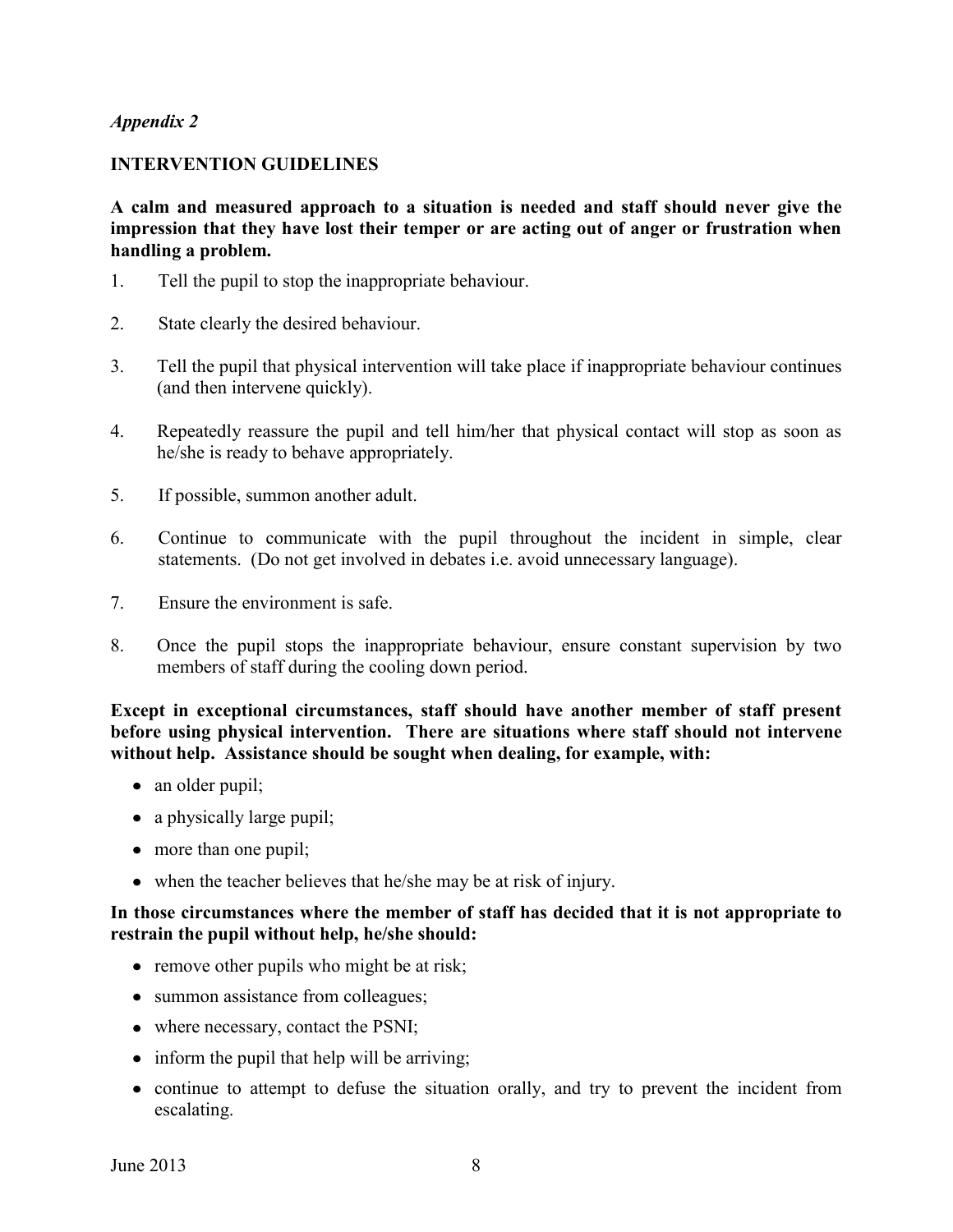# **METHODIST COLLEGE BELFAST**

# **RECORD OF THE USE OF SAFE HANDLING**

# **SECTION A:** *To be completed by a member of staff who used physical intervention*

|                                | Date of Incident:<br>Time of Incident:                                                    |                                                                                                                                                                                                                                                                                                                   |  |  |  |
|--------------------------------|-------------------------------------------------------------------------------------------|-------------------------------------------------------------------------------------------------------------------------------------------------------------------------------------------------------------------------------------------------------------------------------------------------------------------|--|--|--|
| Pupil's Name:                  |                                                                                           | Tutor Group:                                                                                                                                                                                                                                                                                                      |  |  |  |
|                                | Name of staff completing form:                                                            |                                                                                                                                                                                                                                                                                                                   |  |  |  |
|                                |                                                                                           | Designation:                                                                                                                                                                                                                                                                                                      |  |  |  |
|                                |                                                                                           | Designation:                                                                                                                                                                                                                                                                                                      |  |  |  |
|                                |                                                                                           | Designation:<br>the control of the control of the control of the control of the control of                                                                                                                                                                                                                        |  |  |  |
| Adult witness(es) to incident: |                                                                                           | Pupil witness(es) to incident:                                                                                                                                                                                                                                                                                    |  |  |  |
|                                | the control of the control of the control of the control of the control of the control of |                                                                                                                                                                                                                                                                                                                   |  |  |  |
|                                | the control of the control of the control of the control of the control of the control of |                                                                                                                                                                                                                                                                                                                   |  |  |  |
|                                |                                                                                           |                                                                                                                                                                                                                                                                                                                   |  |  |  |
|                                | <b>EVENTS LEADING UP TO THE INCIDENT</b>                                                  |                                                                                                                                                                                                                                                                                                                   |  |  |  |
| 1.                             |                                                                                           |                                                                                                                                                                                                                                                                                                                   |  |  |  |
| 2.                             |                                                                                           |                                                                                                                                                                                                                                                                                                                   |  |  |  |
| 3.                             | Describe the pupil's behaviour.                                                           |                                                                                                                                                                                                                                                                                                                   |  |  |  |
|                                |                                                                                           |                                                                                                                                                                                                                                                                                                                   |  |  |  |
|                                |                                                                                           | ,我们也不能在这里的时候,我们也不能在这里的时候,我们也不能在这里的时候,我们也不能会在这里的时候,我们也不能会在这里的时候,我们也不能会在这里的时候,我们也不<br>the control of the control of the control of the control of the control of the control of the control of the control of the control of the control of the control of the control of the control of the control of the control |  |  |  |
| 4.                             | Describe the steps taken to de-escalate the situation before using physical intervention. |                                                                                                                                                                                                                                                                                                                   |  |  |  |
|                                |                                                                                           |                                                                                                                                                                                                                                                                                                                   |  |  |  |
|                                |                                                                                           |                                                                                                                                                                                                                                                                                                                   |  |  |  |
|                                |                                                                                           |                                                                                                                                                                                                                                                                                                                   |  |  |  |
|                                |                                                                                           |                                                                                                                                                                                                                                                                                                                   |  |  |  |
|                                |                                                                                           |                                                                                                                                                                                                                                                                                                                   |  |  |  |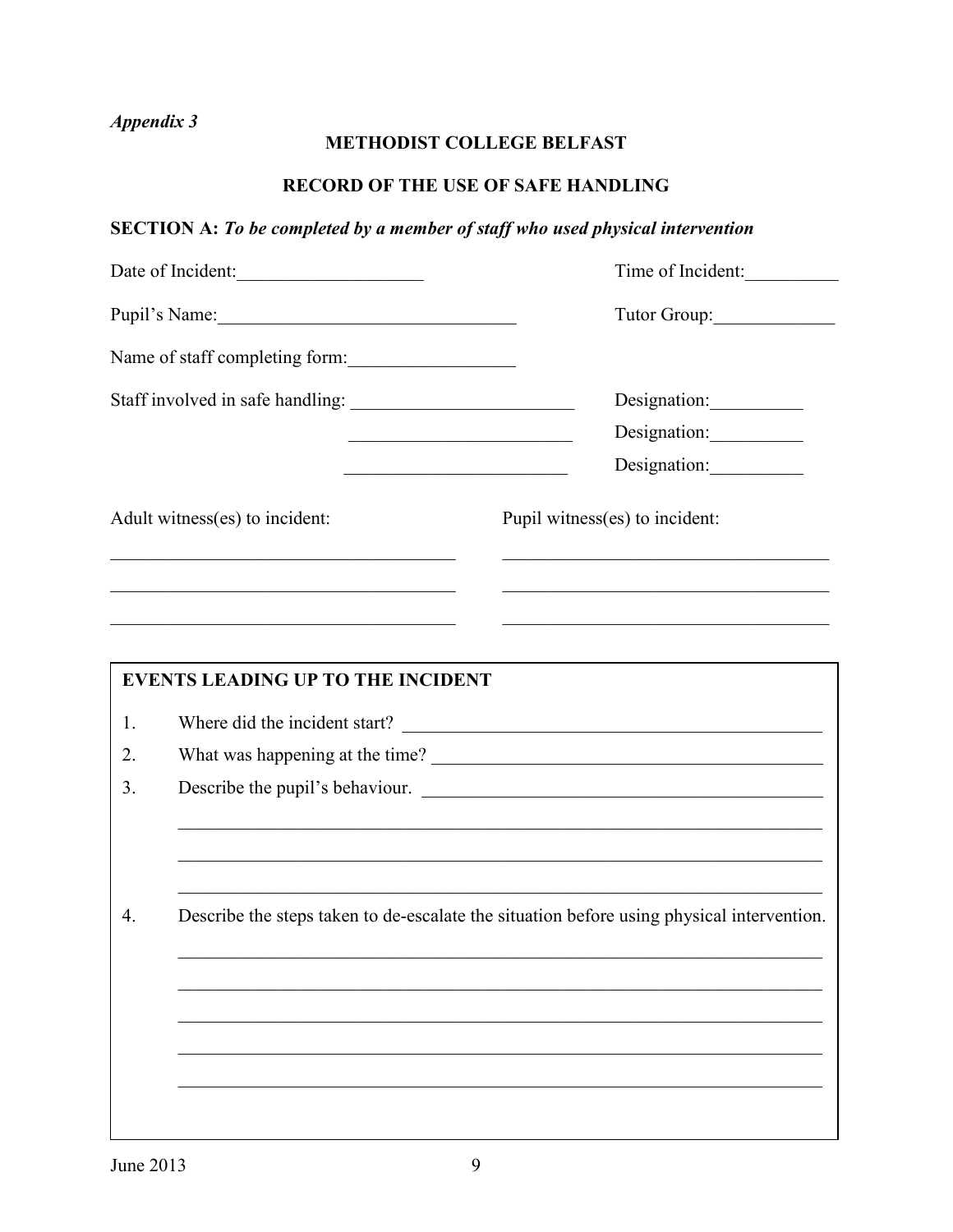# **THE INCIDENT**

| THE HICIDENT                                                                                                   |
|----------------------------------------------------------------------------------------------------------------|
| Where did the incident occur?                                                                                  |
| What behaviour was the child presenting that warranted physical intervention?<br>(Please tick appropriate box) |
| At risk of significant damage to property<br>At risk of injury to self or others                               |
| Compromising good order and<br>At risk of committing a criminal offence<br>discipline                          |
| What do you believe would have happened if there had been no physical intervention?                            |
|                                                                                                                |
| Describe the type of physical intervention used.                                                               |
| How long did the physical intervention last?                                                                   |
| Was anybody injured?<br>If yes, please give details (and any treatment required).<br><b>YES/NO</b>             |
| Name of member of staff who verbally checked pupil for injury after the physical intervention                  |
|                                                                                                                |

**Actions taken following the incident**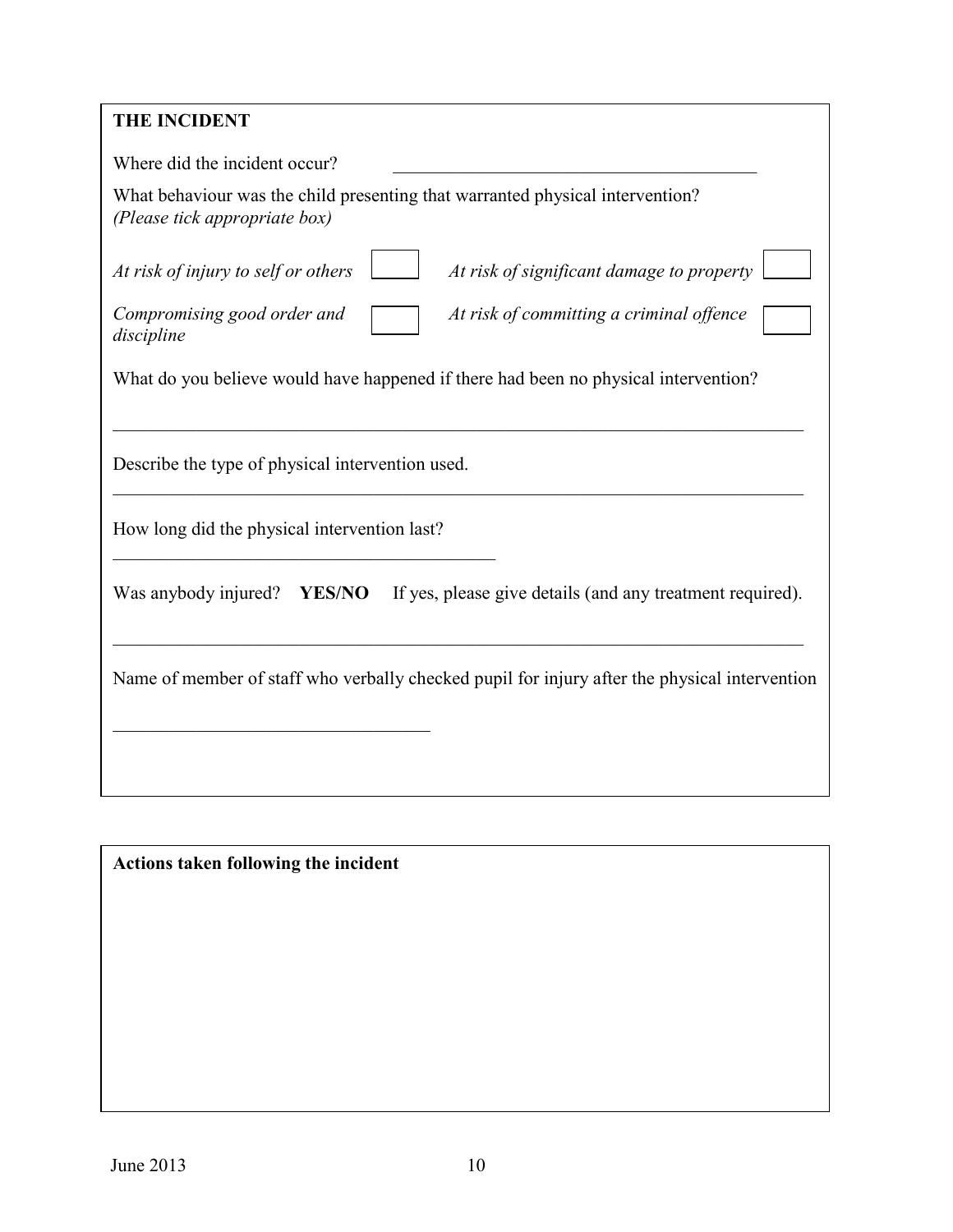# **SECTION B: To be completed by Vice Principal (Pastoral) or Head of Pastoral Care**

| POST INCIDENT MANAGEMENT<br>Parent/guardian informed by:                                                                                              | Direct contact  | Telephone                              | Letter                           |  |  |
|-------------------------------------------------------------------------------------------------------------------------------------------------------|-----------------|----------------------------------------|----------------------------------|--|--|
|                                                                                                                                                       |                 |                                        |                                  |  |  |
| Who informed the parent/guardian?                                                                                                                     |                 |                                        |                                  |  |  |
|                                                                                                                                                       |                 |                                        |                                  |  |  |
|                                                                                                                                                       |                 |                                        |                                  |  |  |
| School nurse informed: YES/NO                                                                                                                         |                 | Accident Report Form completed: YES/NO |                                  |  |  |
| Child Protection issue: YES/NO                                                                                                                        | SENCO informed: |                                        | <b>YES/NO</b>                    |  |  |
| Measures taken following the incident e.g. respite for pupil(s), support for teacher(s), pastoral<br>programme, disciplinary action, risk assessment. |                 |                                        |                                  |  |  |
|                                                                                                                                                       |                 |                                        |                                  |  |  |
|                                                                                                                                                       |                 |                                        |                                  |  |  |
| <b>Implications for Future Planning</b>                                                                                                               |                 |                                        |                                  |  |  |
| Has physical intervention been used with the pupil previously?<br><b>YES/NO</b>                                                                       |                 |                                        |                                  |  |  |
| Does the pupil have an individual behaviour programme/education plan?<br><b>YES/NO</b>                                                                |                 |                                        |                                  |  |  |
| Do changes need to be made to any of the following? (Please tick appropriate box)                                                                     |                 |                                        |                                  |  |  |
| The environment e.g. organisation, curriculum                                                                                                         |                 | Targets for teaching new skills        |                                  |  |  |
| Reinforcement strategies                                                                                                                              |                 | Defusing and calming strategies [164]  |                                  |  |  |
| Other                                                                                                                                                 |                 |                                        |                                  |  |  |
| Do other agencies need to be involved in the future?                                                                                                  |                 |                                        | <b>YES/NO</b>                    |  |  |
| If yes, please specify who and with what aim.                                                                                                         |                 |                                        |                                  |  |  |
|                                                                                                                                                       |                 |                                        | Designation ________ Date ______ |  |  |
| Principal's signature                                                                                                                                 |                 |                                        |                                  |  |  |

*A copy should be sent to the Chairperson of the Board of Governors*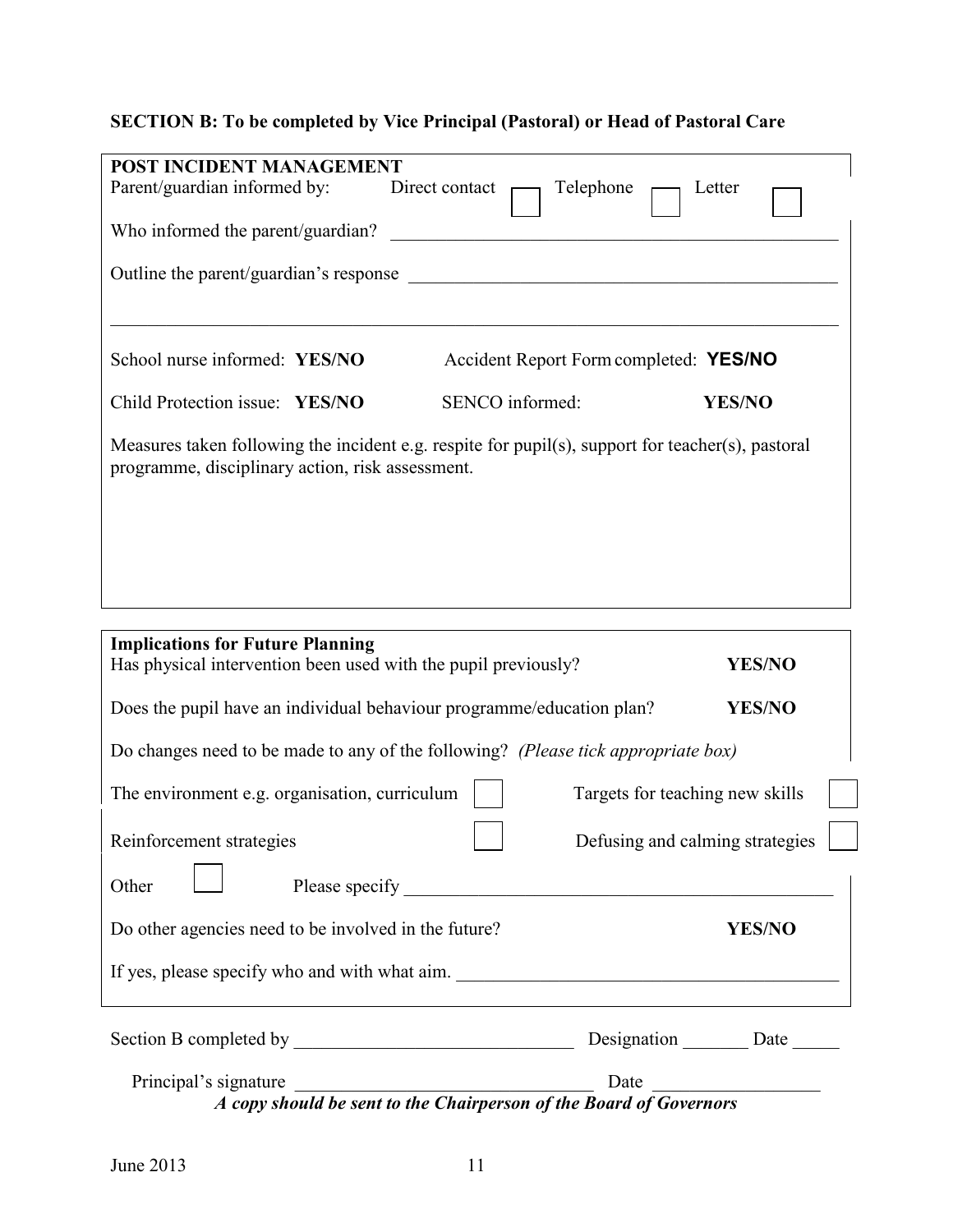#### **RISK ASSESSMENT AND RISK MANAGEMENT**

These involve the process of identifying hazards, determining their predisposing, precipitating and perpetuating factors and developing strategies to either reduce the likelihood of their future occurrence, minimise the impact if they should occur or reduce the severity of an event in the least intrusive manner. An acceptable level of safety for others should be maintained. Risk management is not elimination of risk.

A small number of pupils may exhibit disturbed or distressing behaviour which may require some form of physical intervention by staff. To minimise the risk of incidents escalating unnecessarily the College carries out a risk assessment from two perspectives:

- environmental risk assessment;
- individual risk assessment.

### *Environmental Risk Assessment*

- Identify situations or locations where there is increased risk of incidents happening
- Analyse past incidents to identify medium to high risk locations
- Consult individual pupil
- Consult staff and other pupils, if appropriate
- Decide the appropriate type and level of supervision
- The Principal makes recommendations to Board of Governors on type and level of supervision to minimise risk
- Implement plan
- Review plan

# *Individual Risk Assessment*

When the College is aware that a pupil is likely to behave in a disruptive way that may require the use of safe handling, the school plans its response by:

- consulting the pupil, as appropriate;
- consulting the parents about specific action the school may need to take;
- briefing staff about what action they should be taking;
- providing training if necessary;
- $\bullet$  drawing up a plan to manage the pupil e.g. reactive strategies to de-escalate a conflict;
- ensuring that additional support can be summoned wherever possible;
- implementing plan;
- reviewing plan.

#### **Risk reduction includes:**

- proactive measures to support the pupil effectively and prevent difficulties emerging;
- early interventions to help the pupil in difficult situations and avert problems;
- planned measures to manage the pupil and others safely, when difficulties arise.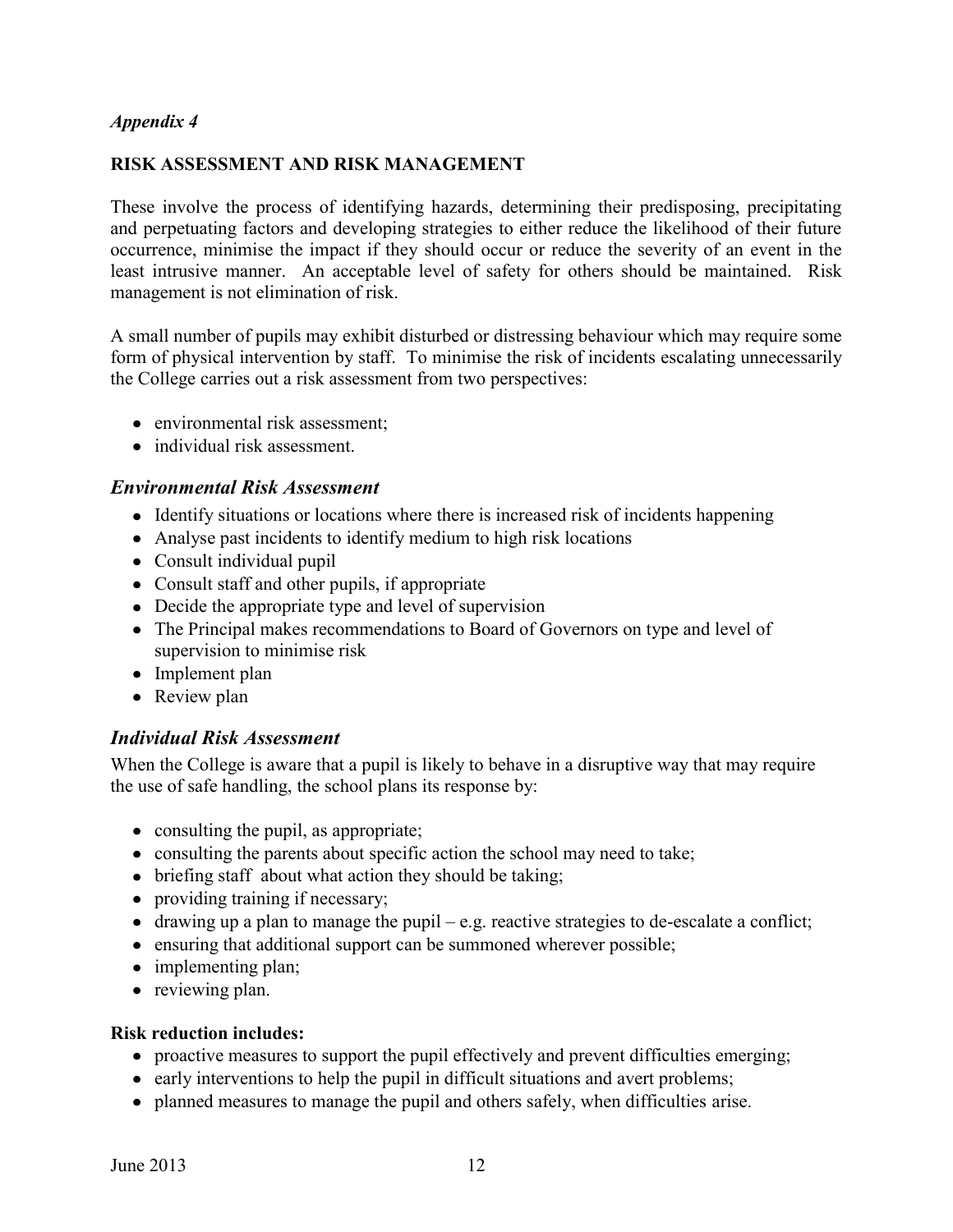### **This policy and our procedures have been formulated with due consideration to the following legislation:**

Health and Safety at Work Act (NI) Order 1978; United Nations Convention on the Rights of the Child: International 1989 Articles 12, 16 and 19; (UK 1991) Children (NI) Order 1995 Education (NI) Order 1998 Articles 3 and 4 Human Rights Act 1998: Articles 3 and 5 of the European Convention on Human Rights; Education and Libraries (NI) Order 2003 Articles 17, 18 and 19

# **This policy and our procedures have been developed in line with guidance from:**

The Department of Education NI Circular 1999/9; Pastoral Care in Schools: Child Protection: Code of Conduct for Staff 1999/10 paragraphs 69 to 72; Pastoral Care in Schools: Promoting Positive Behaviour 2001; The Department of Education NI "Towards a Model Policy in Schools on the Use of Reasonable Force" August 2002; The Department of Education Circular 2003/13: Welfare and Protection of Pupils. Regional Policy Framework on the Use of Reasonable Force/Safe Handling